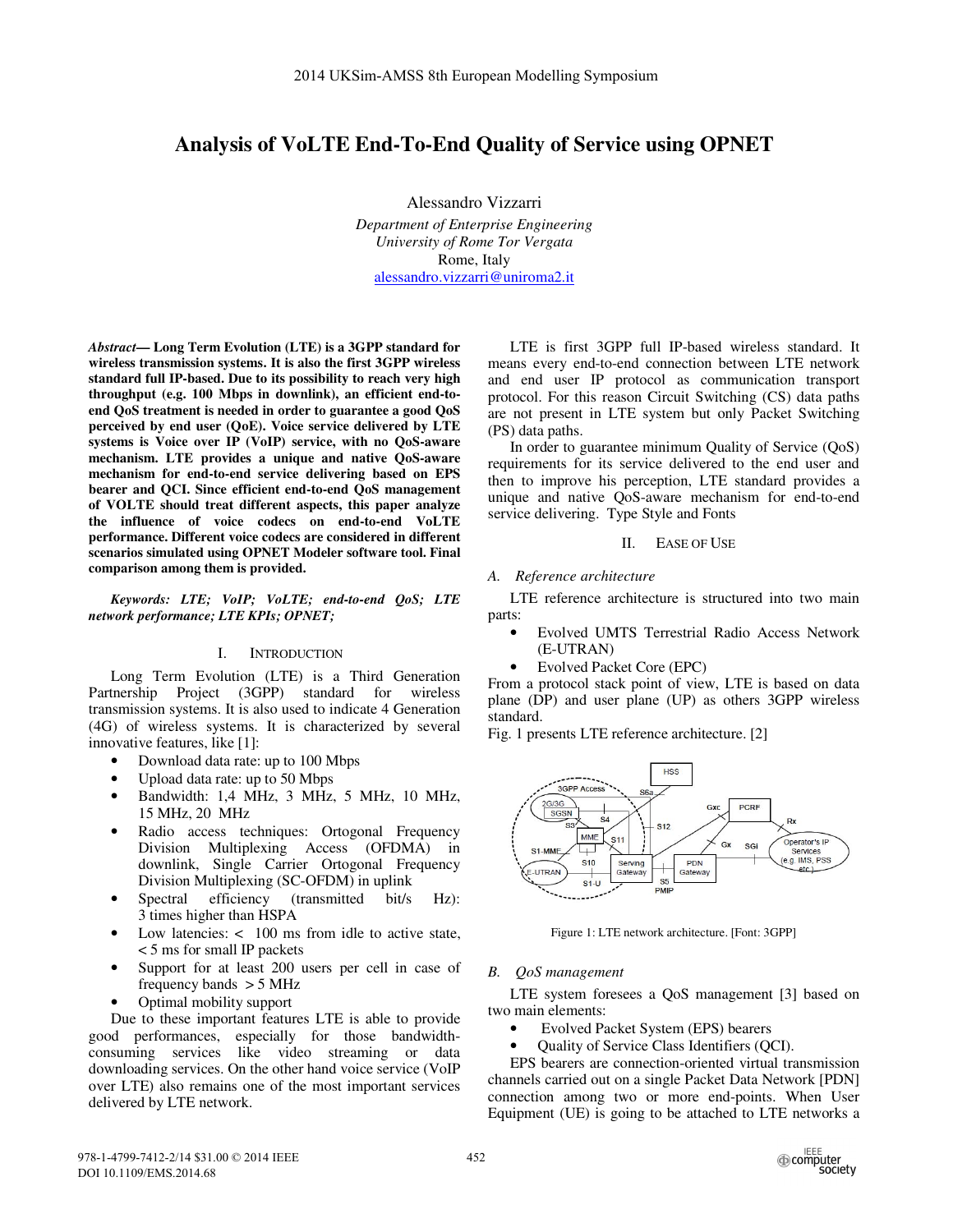default bearer is created. It provides a simple connectivity with no QoS policies. If a particular service needs for a QoS guaranteeing, a dedicated bearer can be activated by LTE network. Figure 2 shows relationship between PDN connection and EPS bearer.



Figure 2: PDN connection and EPS bearer. [Font: 3GPP MCC]

Second ones, QCIs, are scalar parameters used to differentiate digital services delivered by LTE network. They can be:

- Guaranteed Bit Rate (GBR): QoS constraints to be observed
- Non Guaranteed Bit Rate (Non-GBR): no QoS constraints to be observed

Table I shows list of different LTE QCIs. [4]

TABLE I. LTE QCI LIST

| QCI            | <b>Resource</b><br><b>Type</b> | <b>Priority</b> | Packet<br>Delay<br><b>Budget</b> | Packet<br><b>Error Loss</b><br>Rate | <b>Example Services</b>                                                                                                                            |
|----------------|--------------------------------|-----------------|----------------------------------|-------------------------------------|----------------------------------------------------------------------------------------------------------------------------------------------------|
| $\mathbf{1}$   |                                | $\overline{2}$  | $100$ ms                         | 0,01                                | Conversational<br>Voice                                                                                                                            |
| $\overline{c}$ |                                | $\overline{4}$  | $150$ ms                         | 0,001                               | Conversational<br>Video (live<br>streaming)                                                                                                        |
| 3              | <b>GBR</b>                     | 3               | 50 <sub>ms</sub>                 | 0,001                               | Real-Time<br>Gaming                                                                                                                                |
| $\overline{4}$ |                                | 5               | 300 ms                           | 0,000001                            | Non-<br>Conversational<br>Video (buffered<br>streaming)                                                                                            |
| 5              |                                | $\mathbf{1}$    | $100$ ms                         | 0,000001                            | <b>IMS</b> Signaling                                                                                                                               |
| 6              |                                | 6               | 300 ms                           | 0,000001                            | Video (Buffered<br>Streaming)<br>TCP-based (e.g.,<br>web, e-mail,<br>chat, FTP, point-<br>to-point file<br>sharing,<br>progressive<br>video, etc.) |
| 7              | Non-<br><b>GBR</b>             | 7               | $100$ ms                         | 0,000001                            | Voice, Video<br>(Live<br>Streaming),<br>Interactive<br>Gaming                                                                                      |
| 8              |                                | 8               |                                  | 0,001                               | Video (Buffered<br>Streaming),                                                                                                                     |
| 9              |                                | 9               | 300 ms                           | 0,000001                            | TCP-based (e.g.,<br>web, e-mail,<br>chat, FTP, point-<br>to-point file<br>sharing,<br>progressive<br>video, etc.)                                  |

Table II explains LTE QCI attributes giving a brief description.

TABLE II. DESCRIPTION OF QCI ATTRIBUTES

| <b>OCI</b> Attribute                    | <b>Description</b>                                                                               |  |  |
|-----------------------------------------|--------------------------------------------------------------------------------------------------|--|--|
| Resource                                | Type Guaranteed Bit Rate vs. Non-<br><b>Guaranteed Bit Rate</b>                                  |  |  |
| Packet Delay Budget                     | Maximum acceptable end-to-end delay<br>between the UE and the PDN-GW                             |  |  |
| Packet Error Loss Rate                  | Maximum acceptable rate of IP packets that<br>are not successfully received by the PDCP<br>layer |  |  |
| <b>Allocation Retention</b><br>Priority | Value assigned for scheduling when capacity<br>is reached, with "1" being highest level          |  |  |

### III. VOIP OVER LTE (VOLTE)

VoIP over LTE (VoLTE) is voice service delivered by LTE network using IP transport protocol integrated with SIP signaling protocol. For this reason VoLTE service need IMS subsystem and its node elements. [5]

Figure 3shows VoLTE service architecture based on LTE network and IMS nodes.



Figure 3: VoLTE intra-PMN scenario. [Font: GSMA]

### IV. VOLTE QOS ASSESSMENT

An efficient QoS assessment of VoLTE service is a crucial item for LTE networks operators for several reasons. [6]

In wireless systems quality of service perceived by endusers, also named Quality of Experience (QoE), is essential. Since in case of a VoIP service like VOLTE QoE is strictly related to the quality of speech, QoS-oriented techniques are to be implemented in order to reduce transmission delays or latencies.

Another aspect is that LTE network uses end-to-end IP connection to/from UE: an end-to-end approach to delay reduction is recommended. [7] [8]

Finally VoLTE is service voice for LTE networks. It is characterized by QoS requirements quite different from other services mixed with, like HTTP web browsing or FTP downloading.

An efficient QoS assessment for VoLTE is structured in three main areas to be analyzed and managed:

- Voice codec
- LTE QoS features: Bearer & QCI
- IP network routing enhancement (DSCP mapping)
- Network impairments (network congestions or faults)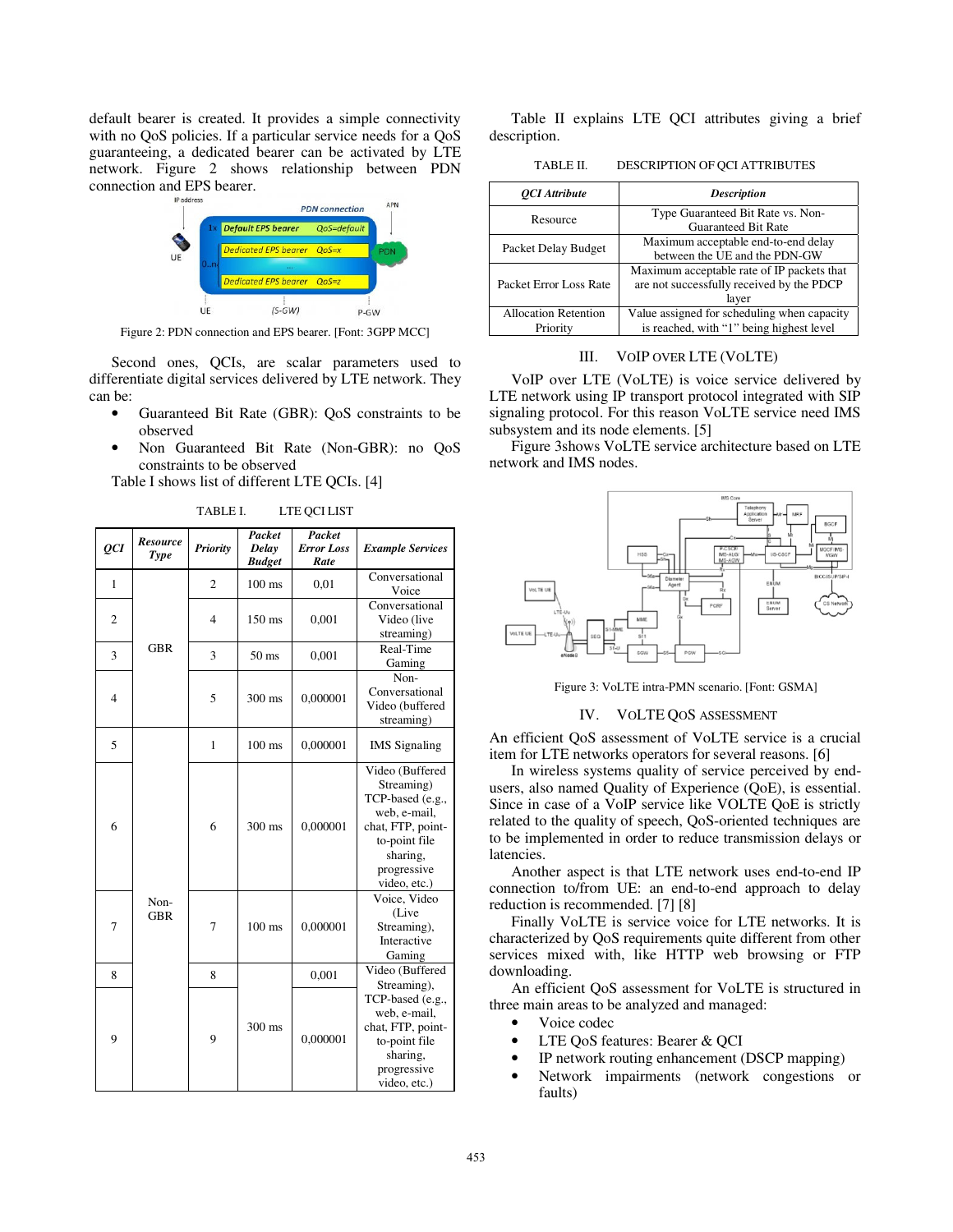Coding and decoding techniques are very important in order to prepare a good digital signal to be transmitted or received. In case of LTE these techniques should be integrated with its QoS management features implemented at network level (EPS bearer and QCI), Type of Service (ToS) and DSCP mapping criteria, network congestion avoidance. [9]

This paper is only focused on the first area: voice codec. Since for 3GPP in case of VoLTE it is mandatory to use at least voice codecs of Adaptive Multi-Rate Narrow Band (AMR-NB) family, this work makes analysis of VOLTE Key Performance Indicators (KPIs) in different scenarios with different voice codecs.

MOS parameter is the most important KPI used to evaluate VoIP service QoS (VoLTE included). [9] Table III shows MOS values and their relationship with QoS perception of a call by end users.

TABLE III. MOS VALUES AND QOS PERCEPTION BY END USER

| MOS Values and QoS perception by end user |                           |  |  |
|-------------------------------------------|---------------------------|--|--|
| <b>MOS</b> value<br><b>QoS</b> perception |                           |  |  |
| 5                                         | Imperceptible             |  |  |
|                                           | Perceptible, not annoying |  |  |
| 3                                         | Slightly annoying         |  |  |
| 2                                         | Annoving                  |  |  |
|                                           | Very annoying             |  |  |

Table IV lists all voice codecs considered and relative MOS target value. [10]

| TABLE IV. | VOICE CODEC CONSIDERED FOR SIMULATION |
|-----------|---------------------------------------|
|           |                                       |

| <b>Simulation scenarios</b> |                                              |                                         |                             |  |
|-----------------------------|----------------------------------------------|-----------------------------------------|-----------------------------|--|
| <b>Voice</b><br>Codec       | <b>Sampling</b><br>frequency<br><b>[KHz]</b> | <b>Transmission</b><br>rate<br>[kbit/s] | <b>Target</b><br><b>MOS</b> |  |
| G.711                       | 8                                            | 64                                      | > 4.1                       |  |
| <b>GSM</b><br>EFR           | 8                                            | 12.2                                    | 4.3                         |  |
| AMR<br>12.2 k               | 8                                            | 12.2                                    | 4.3                         |  |
| IS 641                      | 8                                            | 7.4                                     |                             |  |
| G.729A                      | 8                                            | 8                                       | 3.92                        |  |

In order to evaluate end-to-end VoLTE performances in this work any network transport factors are managed (e.g. SIP signaling, DSCP and other QoS IP-based features, etc) but only voice codecs. [11] [12]

Since an efficient end-to-end approach to quality of service needs to analyze both quality of content delivered (voice in case of VOLTE) and network performances, following main network KPIs are investigated together with MOS:

- End-to-end packet delay
- Voice traffic sent (packets/seconds)
- Voice traffic received (packets/seconds)
- Voice packet delay variation
- LTE downlink delay (seconds)
- LTE uplink delay (seconds)

### V. SIMULATIONS

Simulation activities of VoLTE services are performed using OPNET Modeler 17.5 PL6 software tool, based on Discrete Event Simulation (DES) approach. Since purpose of this work is to analyze only influence of different voice coded on end-to-end performance of VoLTE, Type of Service (ToS) considered is only Best Effort (BE).

### *A. Scenarios*

Five different VoLTE scenarios are considered. Each of them uses a different voice codec: G.711, GSM EFR, AMR 12.2K, IS 641, G.729A. Table V lists relationship between scenario and voice codec used during simulation. [13]

| <b>Simulation scenarios</b> |                              |                    |                                 |  |  |
|-----------------------------|------------------------------|--------------------|---------------------------------|--|--|
| Id                          | <i><b>Voice Service</b></i>  | <i>Voice Codec</i> | <b>Type of Service</b><br>(ToS) |  |  |
| 1                           | <b>PCM Quality</b><br>Speech | G.711              | Best Effort (BE)                |  |  |
| $\overline{c}$              | <b>GSM</b> Quality<br>Speech | <b>GSM EFR</b>     | Best Effort (BE)                |  |  |
| 3                           | <b>GSM</b> Quality<br>Speech | AMR 12.2k          | Best Effort (BE)                |  |  |
| 4                           | <b>GSM</b> Quality<br>Speech | IS 641             | Best Effort (BE)                |  |  |
| 5                           | IP Telephony                 | G.729A             | Best Effort (BE)                |  |  |

TABLE V. SIMULATION SCENARIOS

## *B. OPNET Settings*

*1) Network Topology* 

Figure 2 shows topology of simulated LTE network in a typical campus area 10 x 10 Km.



Figure 4: simulated LTE network topology.

Models of LTE network nodes are:

- *LTE\_wkstn:* LTE workstation or UE. Entire network topology is composed by two UEs:
	- $\checkmark$ UE\_1\_1: VoLTE source (or caller)
	- $\checkmark$  UE\_2\_1: VoLTE destination (callee).
- *lte\_enodeb\_3sector\_slip4\_adv\_1\_upgvrade:* LTE e-NodeB with 3 sectors. Two different e-NodeBs are considered, one for each UE
- *lte\_epc\_atm8\_ethernet8\_slip8\_adv:* LTE EPC node
- *PPP\_DS3:* link model
- OPNET modeler management nodes are:
- *app\_config:* application configuration node
- *profile\_config:* profile configuration node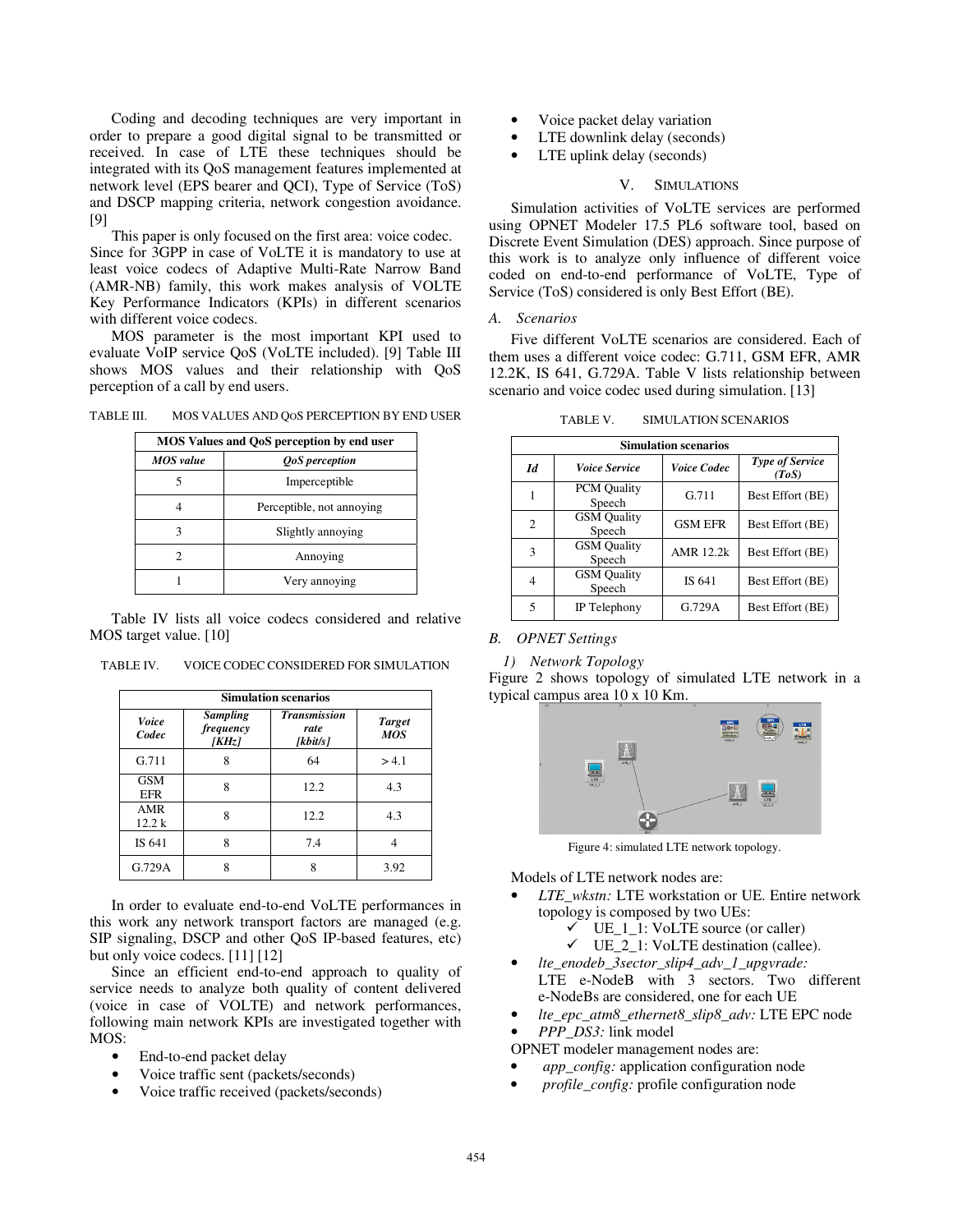• *lte\_attr\_definer\_adv:* LTE attribute definer node

### *2) LTE settings*

Entire LTE network is modeled following parameters listed in Table VI.

| <b>LTE Network Settings</b> |                                        |                              |  |  |  |
|-----------------------------|----------------------------------------|------------------------------|--|--|--|
| Network Node                | <b>Parameter</b><br><b>Description</b> | <b>Parameter</b><br>Value(s) |  |  |  |
|                             | Antenna gain                           | $-1$ dBi                     |  |  |  |
|                             | Modulation and<br>coding scheme        | 9                            |  |  |  |
|                             | Multipath                              | <b>LTE OFDMA</b>             |  |  |  |
|                             | Channel mode                           | <b>ITU</b> Pedestrian        |  |  |  |
| User Equipment              | (Downlink)                             | в                            |  |  |  |
|                             | Multipath                              | <b>LTE SC-OFDM</b>           |  |  |  |
|                             | Channel mode                           | <b>ITU</b> Pedestrian        |  |  |  |
|                             | (Downlink)                             | B                            |  |  |  |
|                             | Pathloss                               | Free space                   |  |  |  |
|                             | Receiver<br>sensitivity                | $-200$ dBm                   |  |  |  |
|                             | <b>Sectors</b>                         | 3                            |  |  |  |
|                             | LTE bandwidths                         | 10 MHz                       |  |  |  |
|                             | Duplex mode                            | <b>FDD</b>                   |  |  |  |
| eNodeB                      | eNodeB antenna<br>gain                 | 15 dBi                       |  |  |  |
|                             | Receive antennas                       | $\overline{c}$               |  |  |  |
|                             | Transmit antennas                      | $\overline{c}$               |  |  |  |
|                             | Operating power                        | 20                           |  |  |  |
|                             | Receiver<br>sensitivity                | $-200$ dBm                   |  |  |  |
| EPC                         | DRX for idle<br>mode                   | 256                          |  |  |  |
|                             | N <sub>3</sub> bufer size              | 8192 bytes                   |  |  |  |
| Link (PPP DS3)              | Traffic load                           | default                      |  |  |  |

TABLE VI. LTE NETWORK SETTINGS

*3) Application configuration* 

In OPNET modeler several applications are predefined and suitable. In this paper voice application is selected.

A new application is created and named *Voice*. Voice application is launched with a start offset of 40 seconds till the end of simulation period. The same application is used for all scenarios but each scenario uses a different voice codec.

*4) Profile configuration* 

A unique profile is created. It is named *Voice Profile*. Main profile settings are listed in the following table. In table VII settings of Voice Profile are described.

| TABLE VII.<br><b>VOICE PROFILE SETTINGS</b> |  |
|---------------------------------------------|--|
|---------------------------------------------|--|

| <b>Voice Profile settings</b>         |                   |  |  |
|---------------------------------------|-------------------|--|--|
| <b>Attribute</b>                      | Value             |  |  |
| Profile name                          | Voice Profile     |  |  |
| Application name                      | Voice             |  |  |
| <b>Start time Offset</b><br>(seconds) | Constant (40)     |  |  |
| Duration (seconds)                    | End of profile    |  |  |
| Inter-repetition                      | Exponential (300) |  |  |
| Number of<br>repetitions              | Unlimited         |  |  |
| <b>Repetition Pattern</b>             | Serial            |  |  |
| <b>Operation Mode</b>                 | Simultaneous      |  |  |
| Start Time (seconds)                  | Constant (40)     |  |  |
| Duration (seconds)                    | End of simulation |  |  |
| Inter-repetition                      | Constant (300)    |  |  |
| Number of<br>repetitions              | Constant (60)     |  |  |
| <b>Repetition Pattern</b>             | Serial            |  |  |

Voice Profile uses a unique application, *voice* application. Voice Profile uses also a start offset of 40 seconds. So there are two different start offset of 40 seconds: the first one is related to configuration of Voice application, the second one is related to configuration of Voice profile. It means that packets are going to be sent after 80 seconds from simulation starting.

In case of VoLTE simulation, in OPNET modeler a gold bearer is chosen. It provide a 96 Kbps link bitrate both in downlink and uplink.

- *5) Statistics*
- DES statistics selected for VoLTE simulation are:
- *Global statistics:*
- *Node statistics:*

In VoLTE simulation the following statistics are selected:

- *Global statistics* (simulation results are provided at entire network level)*:* IP, LTE, Voice
- *Node statistics* (simulation results are provided at network single node)*:* IP, LTE, LTE PHY, UDP, Voice
- *6) DES settings*

For all scenarios simulation period is 3 minutes. Main DES settings are listed in Table VIII.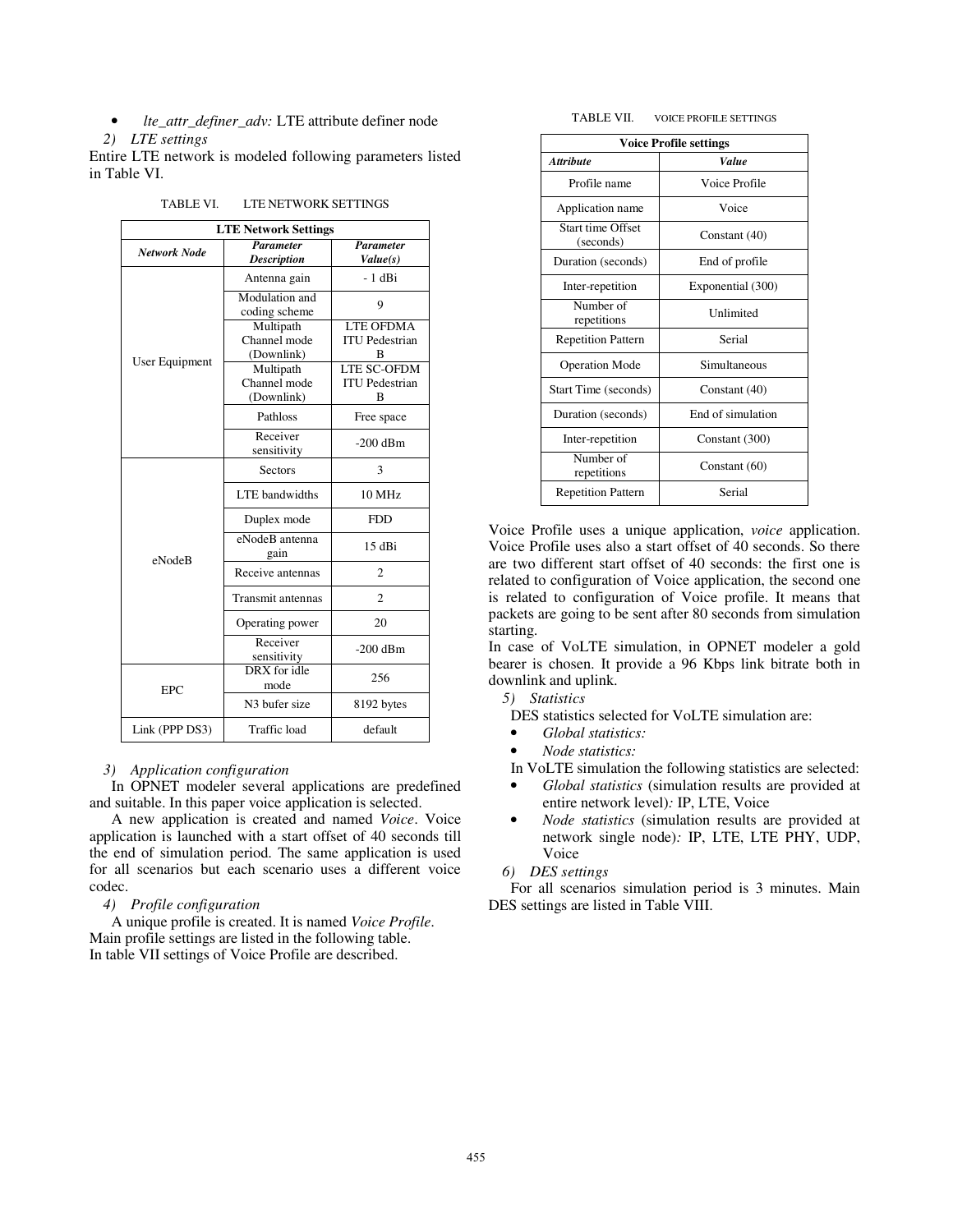| TABLE VIII. |  | <b>DES SIMULATION SETTINGS</b> |
|-------------|--|--------------------------------|
|             |  |                                |

| <b>DES Simulation setting</b> |                 |  |  |
|-------------------------------|-----------------|--|--|
| <b>Attribute</b>              | Value           |  |  |
| Duration                      | 3 minutes       |  |  |
| Seed                          | 128             |  |  |
| Value per statistic           | 120             |  |  |
| Update interval               | 5000,000 events |  |  |
| Number of runs                |                 |  |  |

### *C. Simulation results*

In this paragraph main simulation results based on KPIs cited in paragraph V are discussed.

Figure 5 shows for each scenario their grafic representation in terms of MOS (a), end-to-end packet delay (b), voice traffic sent (c), voice traffic received (d), voice packet delay variation (e), LTE downlink delay (f), LTE uplink delay (g) .





Figure 5: Graphic representation of simulation results.

G.711 and GSM EFR codecs can guarantee better performance in terms of MOS, while AMR 12.2k only in terms of end-to-end packet delay.

IS 641codec provides a good performance in terms of LTE delay both in downlink and in uplink.

G.729A and GSM G711 provide a good performance in terms of sent/received voice traffic, while G.729A and GSM EFR in terms of packet delay variation. G.729A provides lowest value of end-to-end packet delay.

Regarding MOS performances, table IX compare measured MOS values with relative target values for each scenario.

| TABLE IX. | <b>VOLTE PERFORMANCE COMPARISON</b> |  |
|-----------|-------------------------------------|--|
|-----------|-------------------------------------|--|

| <i>VoLTE performance comparison</i> |                          |                             |                                              |                                              |
|-------------------------------------|--------------------------|-----------------------------|----------------------------------------------|----------------------------------------------|
| <b>Scenario</b><br>ID               | <b>Voice</b><br>Codec    | <b>Target</b><br><b>MOS</b> | <b>Measured</b><br><b>MOS</b><br>[min value] | <b>Measured</b><br><b>MOS</b><br>[max value] |
|                                     | G.711                    | >4                          | 4.1                                          | 4.3                                          |
| $\overline{c}$                      | <b>GSM</b><br><b>EFR</b> | 4.3                         | 3.9                                          | 4.3                                          |
| 3                                   | AMR<br>12.2k             | 4.3                         | 3.1                                          | 4.3                                          |
| 4                                   | IS 641                   | 4.1                         | 3.3                                          | 4.1                                          |
| 5                                   | G.729 A                  | 3.92                        | 3.7                                          | 3.9                                          |

G.711 provides a best performance in terms of MOS because it uses higher transmission bit rate (64 kbps). It can reach target value during entire simulation and its behavior is sufficiently continuous. [12] GSM EFR codec can reach its MOS target for a good part of simulation with a behavior less continuous than G.711. [15]

AMR 12.2k provides only a MOS value near its target in the first part of transmission. After that very low values of MOS are measured. The same behavior is noticed for MOS values provided by IS 641.

G.729A provides a MOS value quite near its target during entire simulation with a behavior more continuous than IS 641 and AMR 12.2k.

## VI. CONCLUSIONS

Purpose of this work is to evaluate end-to-end QoS of VoLTE focusing on influence of voice codec. Different